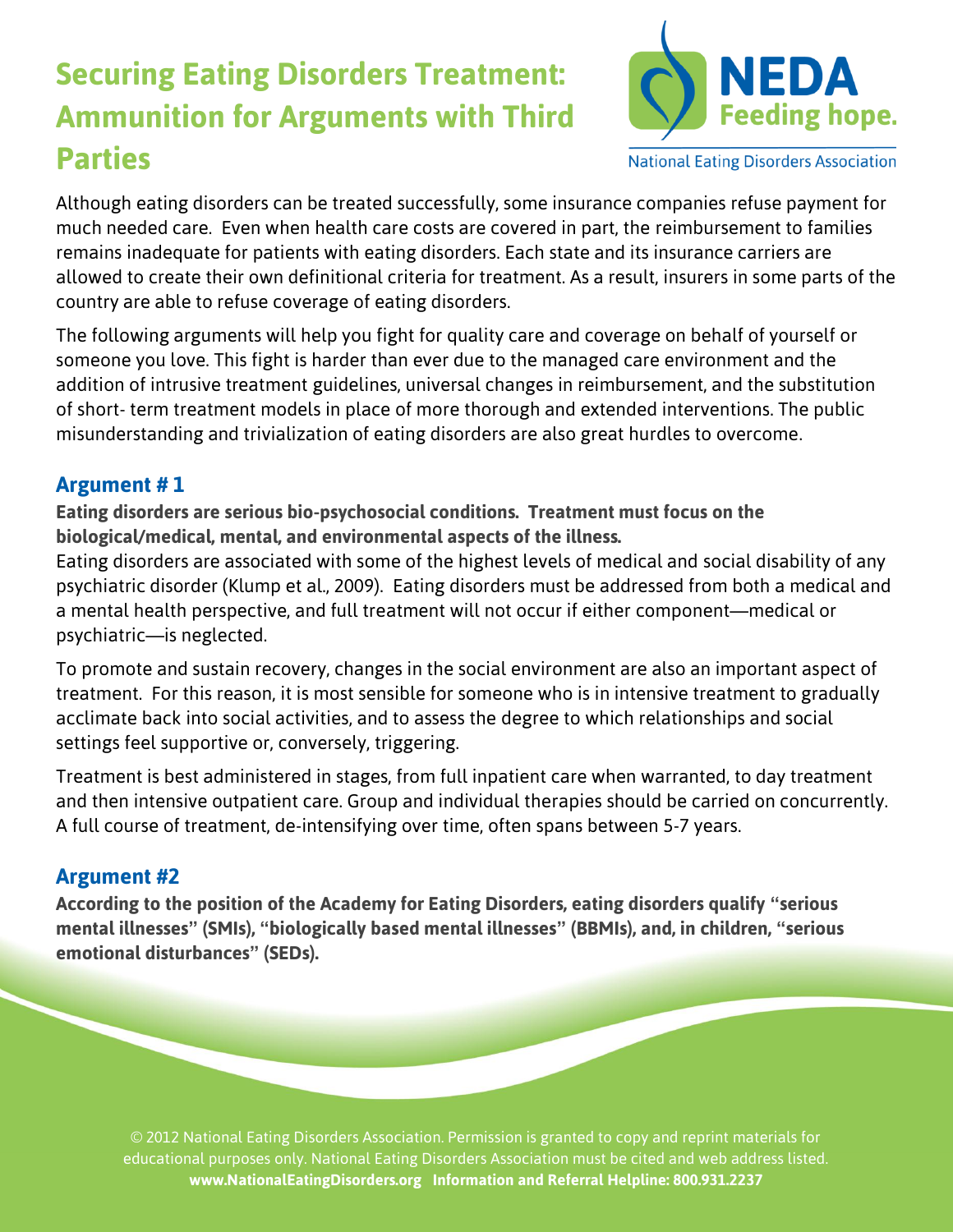

**National Eating Disorders Association** 

In 1996, Congress passed the Mental Health Parity Act, a law that requires plans to provide the same annual and lifetime overall limits for mental health benefits as for other health conditions. Eating disorders ought to receive health care coverage and research funding that is equal to that of medical disorders as well as psychiatric conditions categorized as serious forms of mental illness (Klump et al., 2009).

## **Argument #3**

## **A full course of specialized treatment is cost-effective for eating disorders.**

Relative to other accepted medical interventions, the treatment of eating disorders has been shown to be cost-effective and, in fact, quite reasonable. Still, due to the complexity and tenacity of eating disorders, in the United States, people with eating disorders tend to spend more on health care than those with other forms of mental illness, including depression.

Yet to respond to high costs, shortening the length of inpatient treatment, studies have shown, will backfire. As length of stay decreases and weight at discharge becomes lower, the need for readmission increases. Emphasize to insurers the fact that shorter periods of treatment for eating disorders are associated with less successful outcomes.

Unfortunately, many health practitioners miss early signs of eating disorders; by the time they begin treating the disorder, it may be nearly intractable. In such cases, specialized treatment not only reduces mortality, coupled with early detection and early intervention, it offers the best hope for recovery and reduces health care costs.

## **Argument # 4**

**Eating disorders treatment costs extend beyond the direct cost of hospitalization and affect the national economy and public health.**

Eating disorders are all-consuming, and can compromise emotional and physical health to the point of non-productivity and incapacity to earn a living. Vocational and educational functioning in people with anorexia nervosa and bulimia nervosa is below average due in part to absences from work and school, and in some cases, premature death.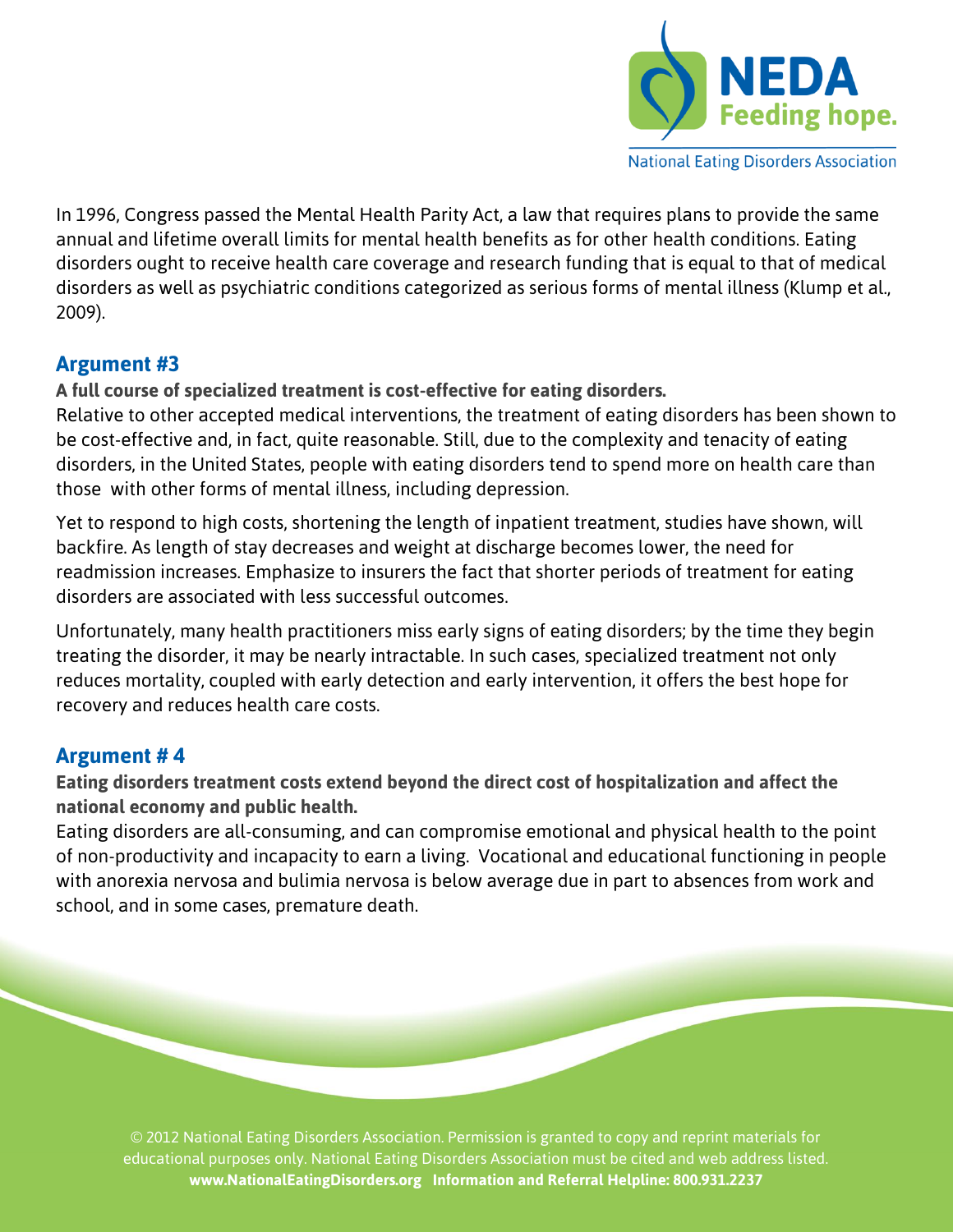

**National Eating Disorders Association** 

Ongoing medical problems such as osteoporosis persist after treatment and recovery from anorexia nervosa. Women with anorexia nervosa have higher rates of pregnancy complications than women without eating disorders. Children of women with eating disorders have later emotional and nutritional problems.

## **Argument # 5**

### **Early intervention reduces the cost of treatment**

When patients do not receive specialized care early in the course of their illness, they are often referred to treatment later. Due to this delay, acute hospitalizations are increasing. Problematic eating symptoms develop long before full-syndrome anorexia nervosa.

According to international efficacy studies, early treatment can lead to faster recovery, prevent symptoms from becoming chronic, and reduce the likelihood of a fatal outcome. For instance, people with bulimia nervosa demonstrate a better recovery rate if they receive treatment early in their illness. If treated within the first 5 years, the recovery rate is 80%. If not treated until after 15 years of symptoms, recovery falls to 20%.

## **Argument #6**

**An eating disorder is typically precipitated by and/or creates additional emotional and physical problems that require treatment**.

Psychiatric conditions, such as major depression and anxiety disorders, often accompany eating disorders. Substance use and personality disorders frequently coexist with eating disorders.

Anorexia nervosa, bulimia nervosa, and Eating Disorders Not Otherwise Specified (EDNOS) are serious mental illnesses that limit the life activities of sufferers and severely compromise quality of life. Social adjustment tends to be impaired, social communication is often poor, and social networks tend to be small.

In addition to the emotional despair often experienced by people with eating disorders, medical complications can create serious physical disabilities. These include damage to every organ system in the body, osteoporosis, cognitive losses, gastrointestinal bleeding, bowel paralysis, dehydration, electrolyte abnormality, and cardiac arrest.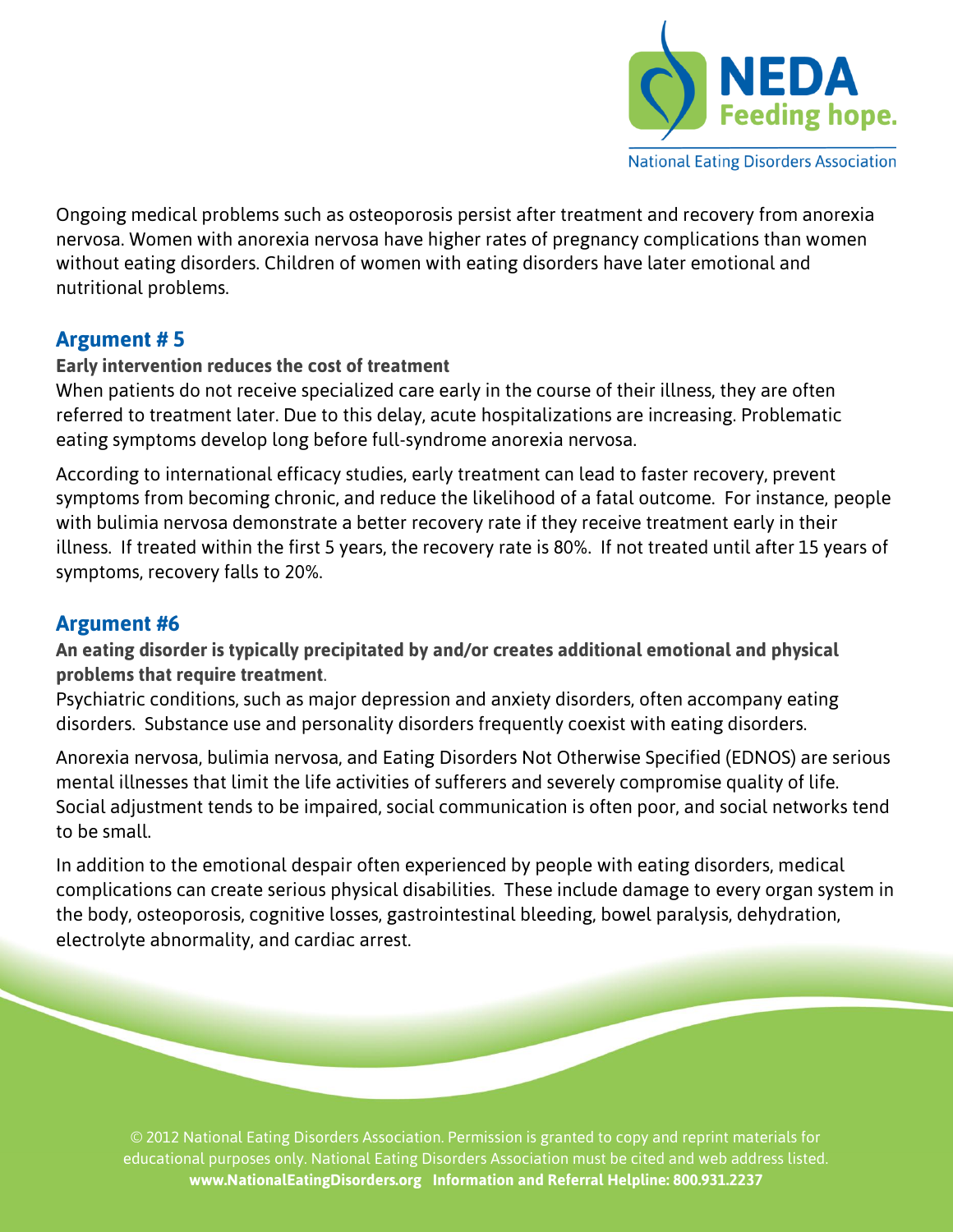

#### **National Eating Disorders Association**

## **Argument #7**

**Determining the severity of an eating disorder cannot be based solely on weight or a BMI score.** Health care companies may refuse coverage if a person's body mass index (BMI) is not "low enough" or may discharge a patient prematurely if she has entered treatment with a low BMI but has reached a target BMI, even while other therapeutic changes have not occurred.

Outcome studies vary considerably in their determination of a cut-off weight for the diagnosis of anorexia nervosa, and the oft-cited 85%-of-normal-weight criterion creates a false consensus. In fact there is no universal standard by which anorexia nervosa is diagnosed. This means that a particular cluster of symptoms may be diagnosed and treated as anorexia at one treatment center and as bulimia or EDNOS at another.

The problem is that weight thresholds alone are being used to determine treatment, even though other variables such as gender, age, and height are also critical. Average weight tables fail to account for these variables. A recent study found that other than admission weight, there were no clinical differences between anorexia nervosa and EDNOS participants. 95% of that group responded favorably to interdisciplinary treatment.

Although they do not fit the criteria for anorexia nervosa or bulimia nervosa and thus have been less rigorously studied, EDNOS is nonetheless a serious and debilitating set of conditions that deserves therapeutic response.

## **Argument # 8**

**Recovery takes place over a long period of time and is as much about quality as quantity.** The course of anorexia nervosa is protracted, and the therapeutic relationship is a key to psychological change. Given the nature of the disease, prolonged treatment with a therapist is effective.

When therapists are pressured to manage cases in less time by third-party payers, quality of care and attention to the complex medical, emotional, and interpersonal dimensions are compromised. In short, empirical studies do not support the notion that eating disorders can be adequately treated in short-term therapy.